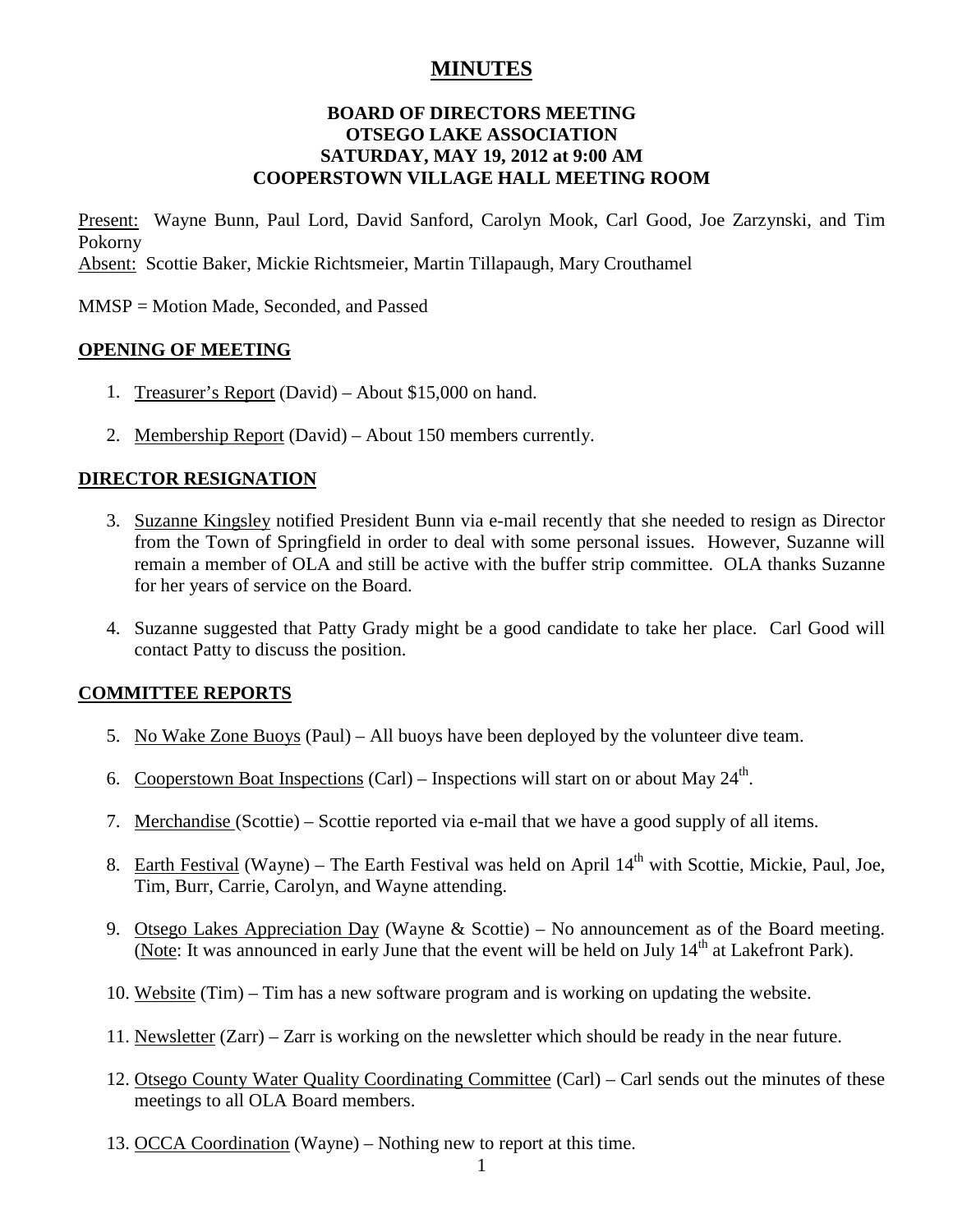## **MINUTES – 05/19/12** (Continued)

- 14. Lakefront Park Buffer Strip (Paul, Mickie, & Carl) The annual work day is scheduled for June 1<sup>st</sup> with assistance from the Lake and Valley Garden Club plus the students at BOCES. MMSP to spend \$50.00 for a NYSDEC permit for rip-rap. About 100 feet of 2" x 4"s are needed for repairs; Carl will coordinate getting this material.
- 15. Springfield Landing Buffer Strip (Mickie) A work day is scheduled for May  $23<sup>rd</sup>$  with assistance from the Lake and Valley Garden Club plus employees of the Town of Springfield Highway Dept.
- 16. Fenimore Art Museum Buffer Strip Nothing new to report at this time; still in discussion stage.

## **OLD BUSINESS**

- 17. Status of 501 (C) 3 Corporation (Martin & Carl) Paul found a packet of past information and gave it to Carl who will coordinate the re-submittal to IRS with Martin.
- 18. Circular Stickers and Membership Letter (Mickie) Mickie reported via e-mail that the stickers are ready and she will pick them up shortly and then coordinate the mailing to all OLA members.
- 19. Mud Plume Photography (Paul) Paul is working with other pilots on this project.
- 20. NYSFOLA Annual Conference (Wayne) Wayne, Paul, and Tim attended; great conference as usual.
- 21. Springfield  $4<sup>th</sup>$  of July Parade (Wayne) It was decided that at least 6 OLA Board and/or other members must commit to march in the parade before Wayne will send in the registration form by the June  $25<sup>th</sup>$  deadline. Wayne will send out an e-mail to all OLA Board members. MMSP to spend up to \$75.00 for candy to distribute during the parade if at least 6 members commit to march.

## **NEW BUSINESS**

22. Nominations for Annual Election (July Membership Meeting)

Positions Up For Election:

- President Currently Wayne Bunn
- Director Town of Otsego (Currently Paul Lord)
- Director Town of Springfield (Currently Mickie Richtsmeier)
- Director Town of Middlefield (Currently Carolyn Mook)
- Director Village of Cooperstown (Currently Carl Good)

All of the above members agreed to run for re-election in July.

23. Main Topic(s) For July  $28<sup>th</sup>$  Annual Meeting (Wayne) – Paul suggested the we contact Dr. Robert Johnson of Cornell University to request that he present a program on "Hydrilla in Cayuga Lake – The New Threat To Otsego Lake". Hydrilla is a terrible non-native invasive plant that grows quickly and forms a dense mat in the water. Dr. Johnson is a recognized expert on Hydrilla. MMSP to provide Dr. Johnson with a \$200.00 honorarium to cover his expenses for attending. Tours of the new Biological Field Station Main Building will also be conducted by Paul and Tim. (Note: The Biological Field Station's Main Building has been reserved for this meeting.)